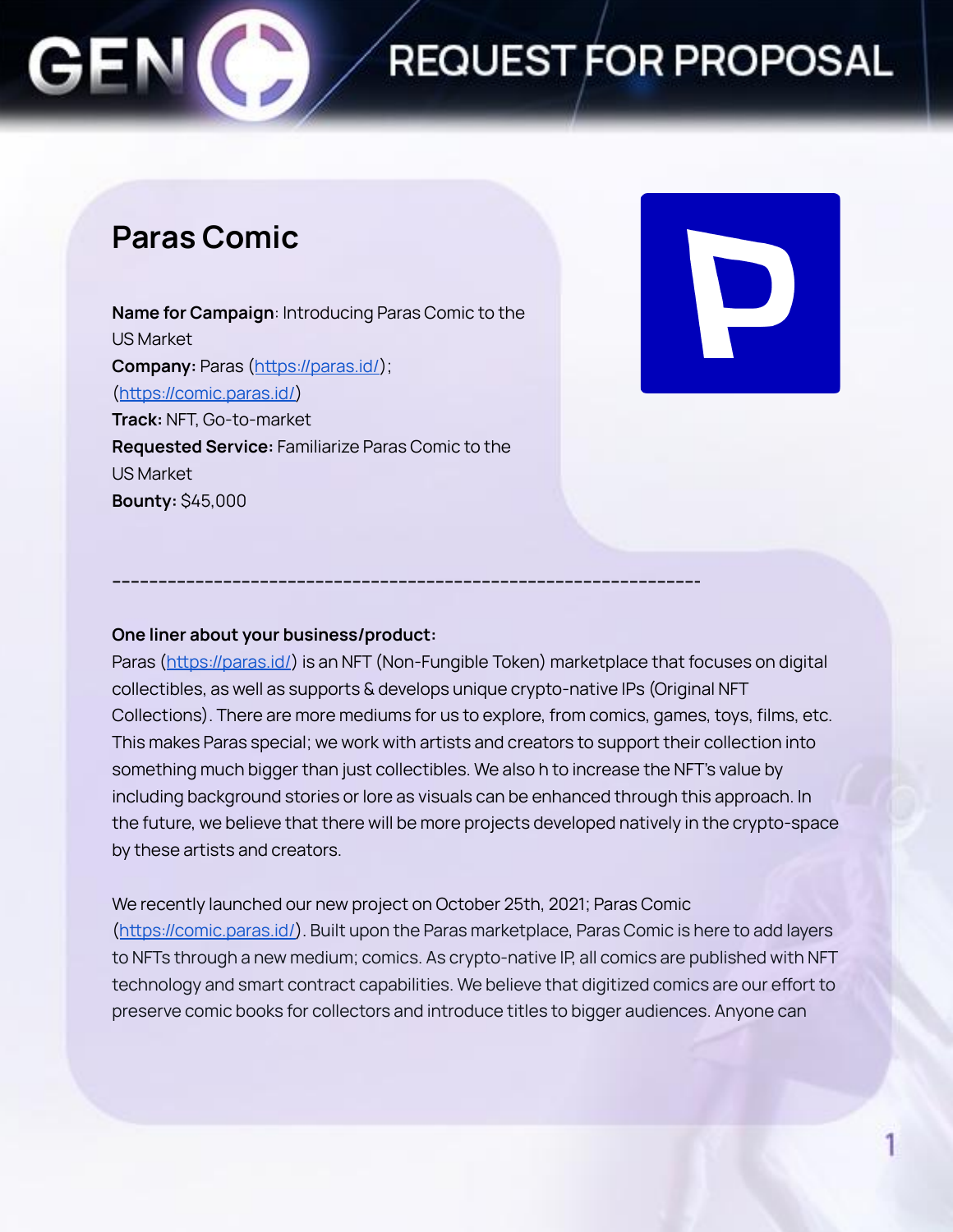## **REQUEST FOR PROPOSAL**

bring their IP or start new with Paras in releasing titles, building community, and experiencing Web 3.0 comics with 100% ownership of the collection.

This campaign will be specific to Paras Comics.

#### **In short, where we could use your help:**

Since we just launched Paras Comic in October, acquiring users is essential; therefore, we want to focus more on user acquisition. The market can be anywhere but we are strong in Vietnam, Russia, Ukraine and have little presence in the United States.



#### **Any additional information about the problem:**

Our main objective is to grow Paras Comic and get this new medium renowned around the US community.

#### **Inspiration:**

Below are the end-result goals of this initiative:

- 1. Getting more comic enthusiasts to access the Paras Comic website will spend some NEAR to purchase the 'chapter NFT' on **[paras.id](https://paras.id/)** to read the comics on *[comic.paras.id](https://comic.paras.id/)*
- 2. More and more projects, especially comics, will create Paras, inspiring a network platform effect. We will work as the supporter/developer for crypto-native IPs where the users (comics, users, collectors) create their projects.